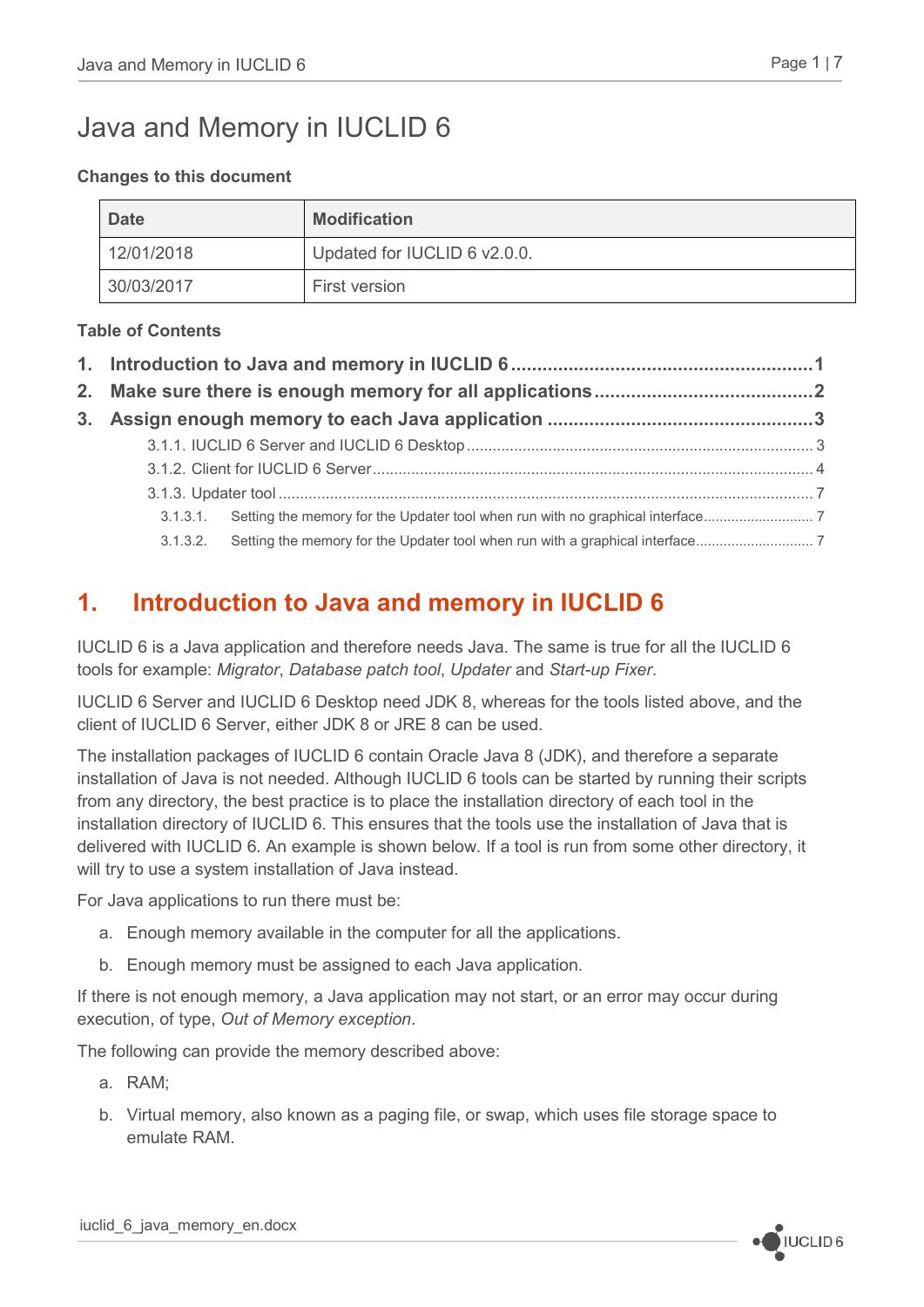Virtual memory is much slower than RAM because it involves writing to a file, but it is almost inexhaustible. The operating system can be set so that it uses virtual memory automatically when required. A system should be set up with sufficient RAM so that virtual memory is used only rarely, for example when an unusually large Dossier is created.

First ensure that there is enough memory to run all the applications that must run at the same time, and then ensure that there is enough memory per individual Java application. This is described in the following sections.

### <span id="page-1-0"></span>**2. Make sure there is enough memory for all applications**

All applications that run on your computer, including the operating system (OS), require memory. The more applications that are run in parallel, the more memory is required in total. For example if you are executing a migration from IUCLID 5.6 Standalone to IUCLID 6 Desktop and all the components are run on the same computer, you will need to provide enough memory for:

- a. OS;
- b. PostgreSQL that contains the IUCLID 5.6 database;
- c. Installer.

If you are using 32 bit version of IUCLID/Java the theoretical maximum amount of memory that can be allocated is 4 GB. However, in practice the limit is less, depending on the details of the machine and the OS. For Windows, limits of less than 2 GB have been reported. To provide more memory you can:

- a. Use 64 bit IUCLID/Java;
- b. Close applications you do not need;
- c. Install more RAM on the machine;
- d. Increase the amount of virtual memory.

The more recent versions of the Windows OS should provide enough memory for all running applications if they are configured to automatically manage the paging size. In this way, the OS increases and decreases the size of the paging file, as and when required. An example of where to configure virtual memory in Windows is shown below:

*System Properties > Performance Options > Virtual Memory*

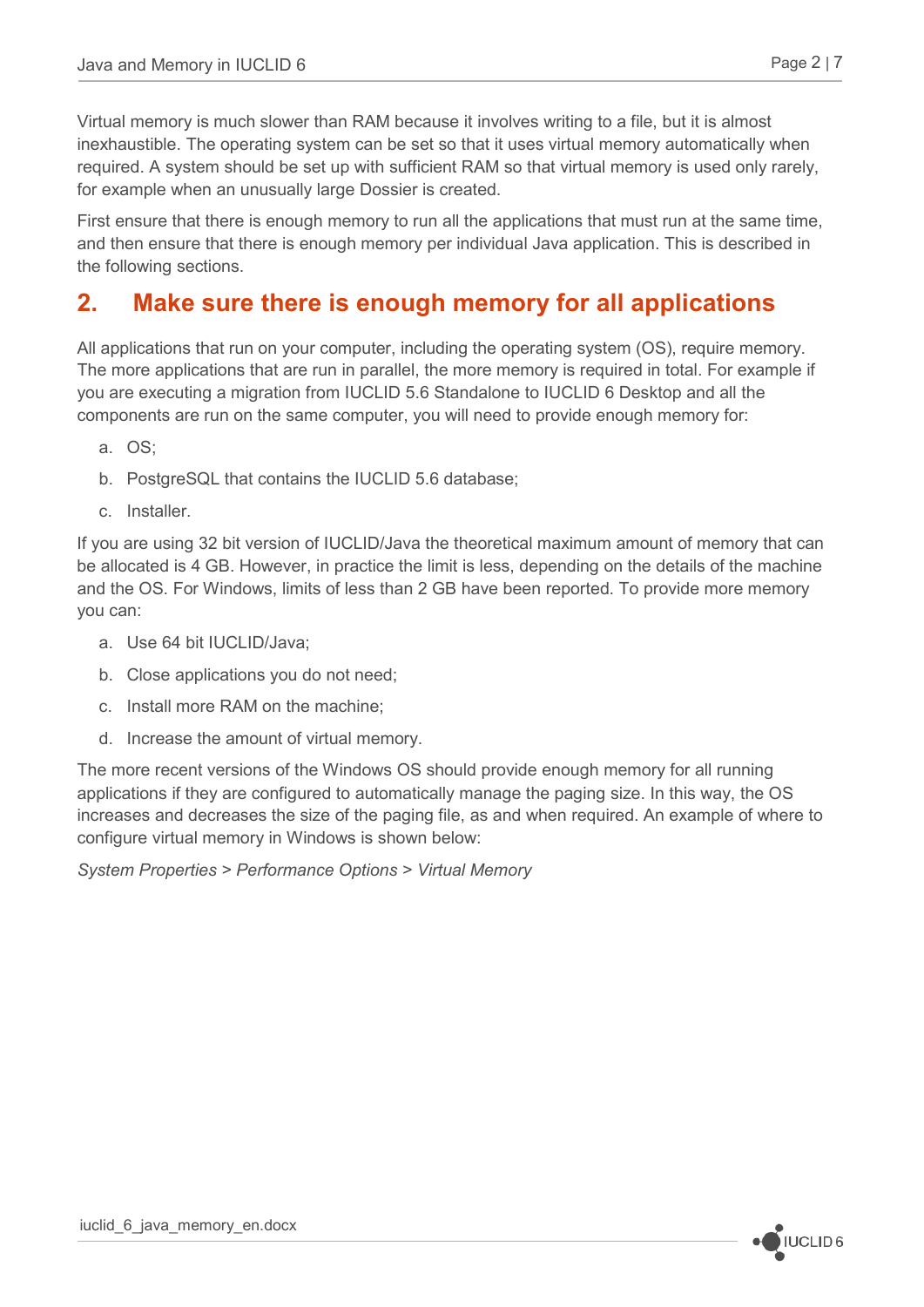|--|

| System Properties                                                                                                                                                             | <b>Performance Options</b><br>×                                                                                                                                    | <b>Virtual Memory</b><br>$\times$                                                                                                                                            |
|-------------------------------------------------------------------------------------------------------------------------------------------------------------------------------|--------------------------------------------------------------------------------------------------------------------------------------------------------------------|------------------------------------------------------------------------------------------------------------------------------------------------------------------------------|
| Computer Name Hardware Advanced System Protection Remote                                                                                                                      | Visual Effects Advanced Data Execution Prevention                                                                                                                  | Automatically manage paging file size for all drives                                                                                                                         |
| You must be logged on as an Administrator to make most of these changes.<br>Performance<br>Visual effects, processor scheduling, memory usage, and virtual memory<br>Settings | Processor scheduling<br>Choose how to allocate processor resources.<br>Adjust for best performance of:<br><b>O</b> Programs<br>◯ Background services               | Paging file size for each drive<br>Drive [Volume Label]<br>Paging File Size (MB)<br>[Data]<br>None<br>C.<br>[Windows]<br>System managed                                      |
| <b>User Profiles</b><br>Desktop settings related to your sign-in<br>Settings<br>Startup and Recovery<br>System startup, system failure, and debugging information<br>Settings | Virtual memory<br>A paging file is an area on the hard disk that Windows uses as if it<br>were RAM.<br>Total paging file size for all drives:<br>1280 MB<br>Change | Selected drive:<br>B: [Data]<br>36385 MB<br>Space available:<br>○ Custom size:<br>Initial size (MB):<br>Maximum size (MB):<br>System managed size<br>Set<br>◎ No paging file |
| <b>Environment Variables.</b><br>OK<br>Cancel<br>Apply                                                                                                                        |                                                                                                                                                                    | Total paging file size for all drives<br>Minimum allowed:<br><b>16 MB</b><br>1910 MB<br>Recommended:<br>Currently allocated:<br>1280 MB<br>OK<br>Cancel                      |
|                                                                                                                                                                               | OK<br>Cancel<br>Apply                                                                                                                                              |                                                                                                                                                                              |

### <span id="page-2-0"></span>**3. Assign enough memory to each Java application**

In Java 8 the following configuration parameters are available to assign memory:

- a. Initial heap size: Xms This is the amount of memory given to the application when it first starts.
- b. Maximum heap size: Xmx

This is the maximum amount of memory that the application can use.

Xms must be smaller than or equal to Xmx. In a stable system that never requires virtual memory, they may be given the same value.

When a Java application is first started up, Java runtime:

- a. Checks whether there is enough memory to reserve Xmx. If there is not enough free memory available at that moment, the application will not run.
- b. If there is Xmx memory available, it reserves Xms memory. Xms is less than or equal to Xmx.

Later, whilst the application is running:

- a. If more memory than Xms is needed, Java runtime will attempt to reserve more memory, but never more than Xmx. If at that moment there is not enough free memory, the application may experience errors.
- b. If more than Xmx memory is needed, an error occurs of type, *Out of Memory exception*.

#### <span id="page-2-1"></span>**3.1.1. IUCLID 6 Server and IUCLID 6 Desktop**

The memory parameters described above can be configured in the following configuration file:

```
<IUCLID 6 installation 
folder>\glassfish4\glassfish\domains\domain1\config\domain.xml
```
The section is:

iuclid 6 java\_memory\_en.docx

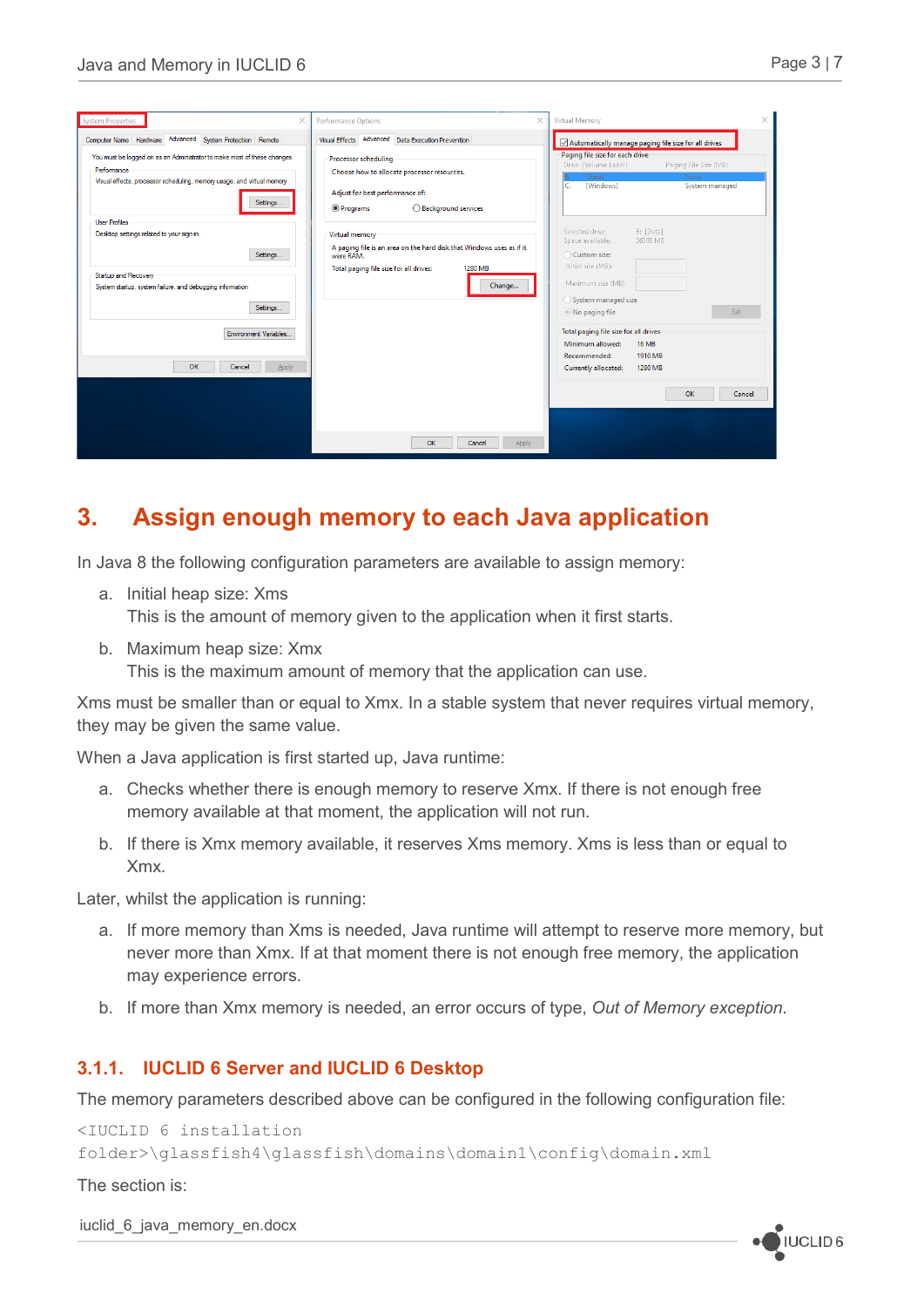<configs>/<config name="server-config">/<java-config>;

Note that a value of Xmx is also set in the following section, but it is not read by IUCLID 6, and can therefore be ignored.

<configs>/<config name="default-config">/<java-config>;

An example for IUCLID 6 Server showing the context is given below:



If you want to set a value for Xms it can be done next to Xmx, as shown in the example below:



For IUCLID 6 Desktop the default value of Xmx is 1 GB (-Xmx1024m). For IUCLID 6 Server it is 4 GB (-Xmx4096m).

To change the memory parameters:

- a. Stop IUCLID 6.
- b. Create a backup copy of domain.xml.
- c. Edit domain.xml then save it.
- d. Start IUCLID 6.

The best values of Xmx and Xms to use depend upon on the specific system and its parameters, for example for IUCLID 6 Server, the number of simultaneous users/actions and types of actions they execute. A system has enough memory if it is stable, runs quickly enough, and there are no Out of Memory exceptions.

Increasing the memory requirement above 3 GB requires the 64 bit version of IUCLID/Java in most cases.

Be aware that for IUCLID 6 Server a value of Xmx lower than 4096m can cause problems during the importation of data.

#### <span id="page-3-0"></span>**3.1.2. Client for IUCLID 6 Server**

The default value of the maximum heap size (Xmx) for the client of IUCLID 6 Server is 1 GB (- Xmx1024m). The value is set by a parameter in the jnlp file that is downloaded and run on clicking the Launch button on the webservices page of IUCLID 6 Server. If you would like all clients to use the same customised value of Xmx, edit the jnlp file from within IUCLID 6 Server. This requires a restart of IUCLID 6 Server and affects all users. It is also possible to download the jnlp file locally,

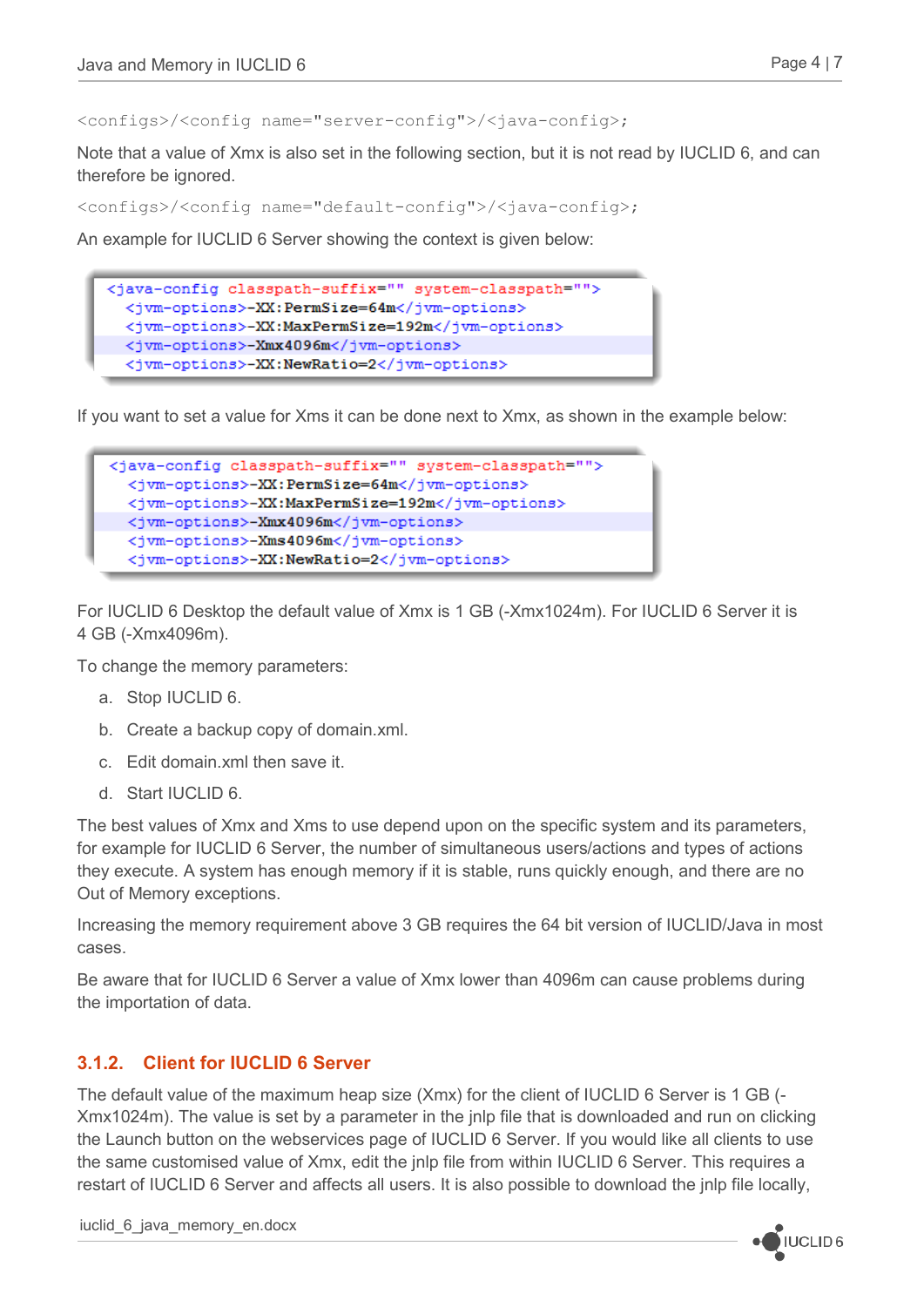edit it, and then run it manually. This affects only the client run from the edited jnlp file, and does not require a restart of IUCLID 6 Server.

To edit the file launch.  $jnlp$  from within IUCLID 6 Server, carry out the following procedure:

- 1. Stop IUCLID 6 Server.
- 2. Edit the file launch.jnlp from within the archive file: <installation directory> \glassfish4\glassfish\domains\domain1\iuclid6\iuclid6-war- <version>.war

For example, this can be done in Windows by opening the  $war$  archive using the application 7zip, right-clicking on the  $jnlp$  file, and then selecting edit, as shown below:

| inlp.jsp<br>ivs-button.png<br><u> ≜ launch.jnlp</u> |              |                |     |
|-----------------------------------------------------|--------------|----------------|-----|
| service-ched                                        | Open         | Enter          |     |
| Splash_Distr                                        | Open Inside  | Ctrl+PgDn      |     |
| style.css                                           | Open Outside | Shift+Enter    |     |
| ∢                                                   | View         | F3             |     |
| 1 object(s) select                                  | Edit         | F4             | 640 |
|                                                     | Rename       | F <sub>2</sub> |     |
|                                                     | Copy To      | F5.            |     |
|                                                     | Move To      | F <sub>6</sub> |     |
|                                                     | Delete       | Del            |     |

- 3. Change the value of the parameter *max-heap-size*, for example: *max-heap-size="4096m"*.
- 4. Save the file launch.jnlp.
- 5. Start IUCLID 6 Server.

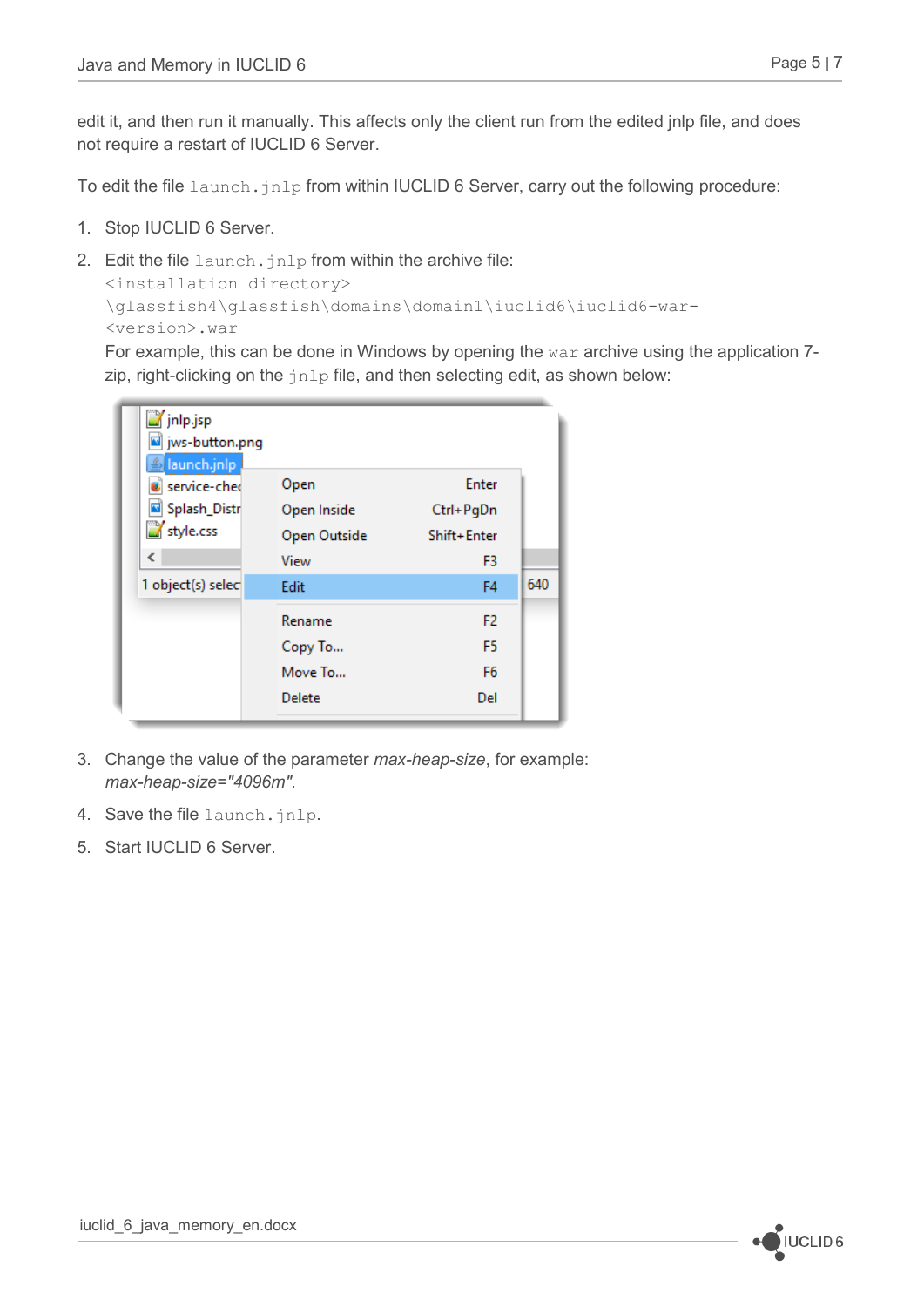To edit and use a local copy of  $l$  aunch,  $j$ nlp, carry out the following procedure:

1. Right-click on the button labelled *Launch* and then save locally the file launch, inlp, as shown in the example below:



- 2. Open the file launch. jnlp in your favourite text editor.
- 3. Change the value of the parameter *max-heap-size*, for example, the value *max-heap-size="2048m"* set in the editor Notepad++ looks like the following:

```
<resources>
   <j2se version="1.5+" max-heap-size="2048m"
   java-vm-args="-client -da
   -Dsun.java2d.dpiaware=false"/>
```
4. Save the file launch.jnlp.